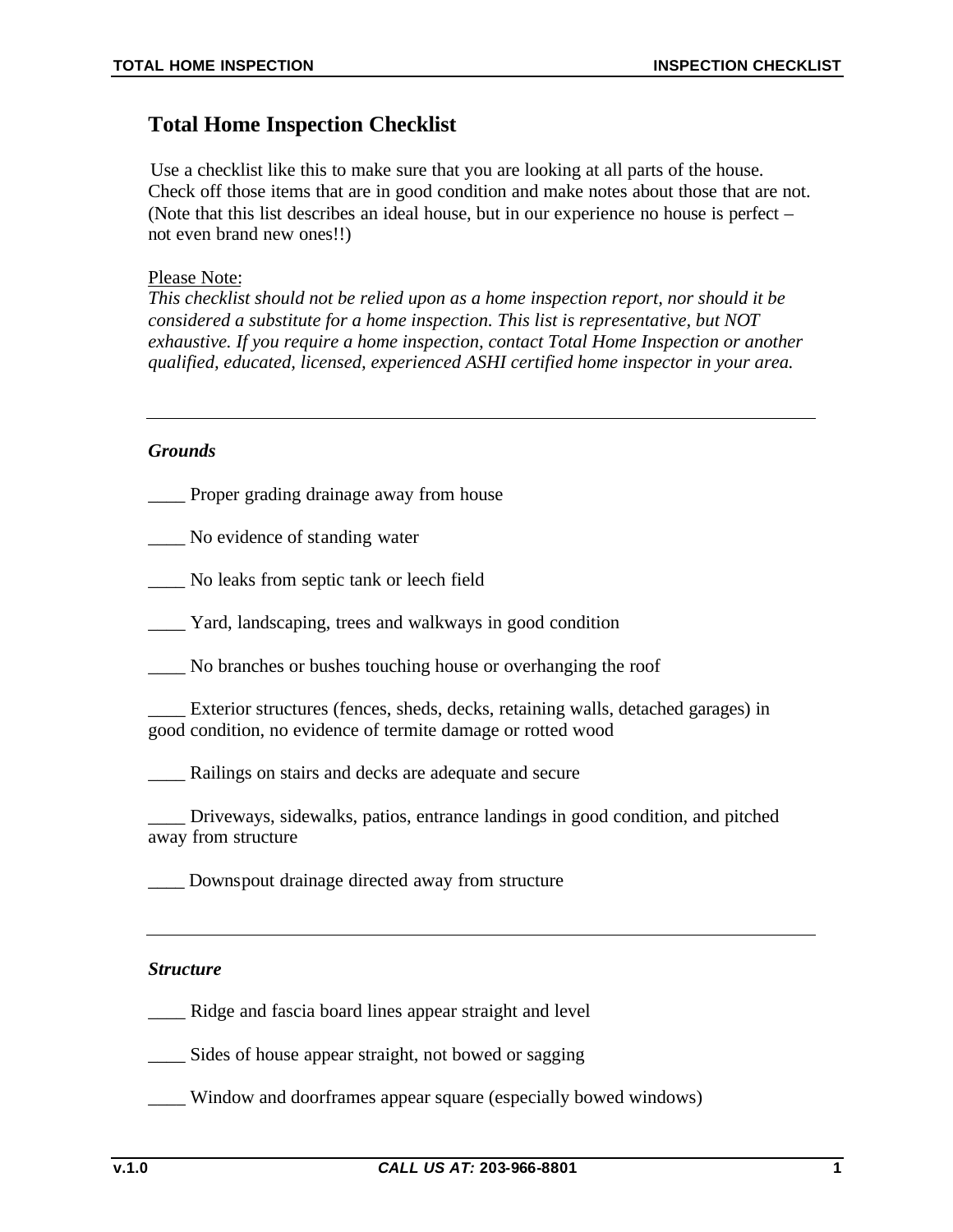\_\_\_\_ Visible foundation in good condition - appears straight, plumb, with no significant cracks

# *Exterior Surfaces*

Adequate clearance between ground and wood siding materials (6" minimum); no wood-to-earth contact

- \_\_\_\_ Siding: no cracking, curling, loose, rot or decay
- \_\_\_\_ Masonry veneers: no cracks in joints, no broken, spalling or flaking components
- \_\_\_\_ Stucco: no large cracks (discuss all stucco cracks with a professional inspector)
- \_\_\_\_ Vinyl or aluminum siding: no dents, damage, no bowing or loose siding
- \_\_\_\_ No vines on surface of structure
- \_\_\_\_ Exterior paint or stain: no flaking or blisters
- \_\_\_\_ No stains on exterior surfaces

#### *Windows, Doors and Wood Trim*

\_\_\_\_ Wood frames and trim pieces are secure, no cracks, rot or decay

\_\_\_\_ Joints around frames are caulked

\_\_\_\_ No broken glass (window or storm panes) or damaged screens, no broken doublepaned, insulated window seals.

\_\_\_\_ Muntin and mullion glazing compound in good condition

\_\_\_\_ Storm windows or thermal glass used

\_\_\_\_ Drip caps installed over windows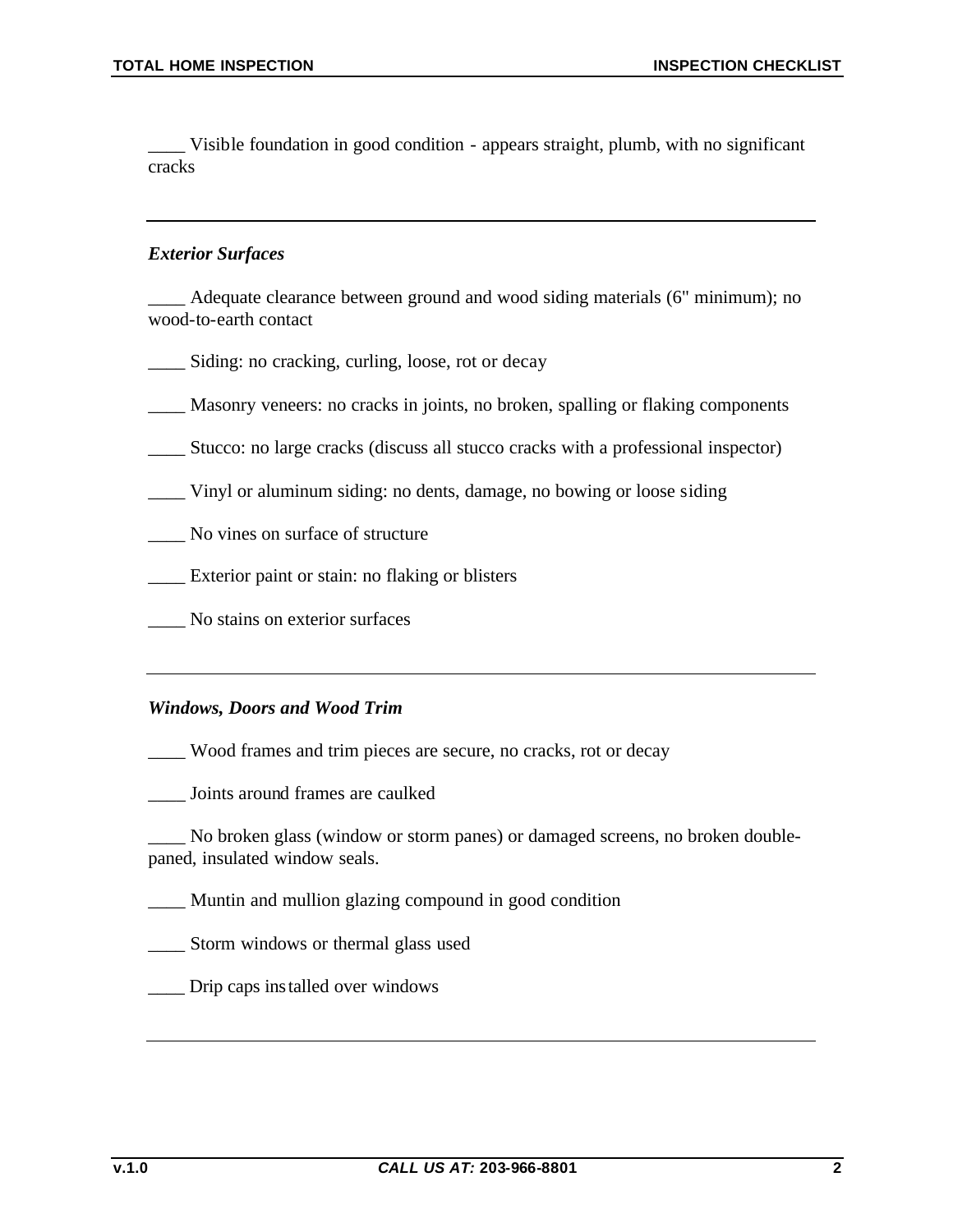*Roof*

\_\_\_\_ Composition shingles: no curling, no cupping, no loss of granulation particulate, no broken, damaged or missing shingles, no more than two layers of roofing

\_\_\_\_ Wood shingles or shakes: no mold, rot or decay, no cracked/broken/missing shingles, no curling

\_\_\_\_ Flat roofs: no obvious patches, no cracks or splits, minimal blisters/"alligatoring" and wrinkles, no silt deposits (indicates improper drainage), sealed tar at flashings

\_\_\_\_ Flashing around roof penetrations

\_\_\_\_ No evidence of excess roofing cement/tar/caulk

Soffits and fascia: no decay, no stains

Exterior venting for eave areas: vents are clean and not painted over

\_\_\_\_ Gutters: no decay or rust, joints sealed, attached securely to structure, no bending or sagging, no sections of gutter or downspout missing, gutters clean, no mud deposits

\_\_\_\_ Chimneys: straight, properly flashed, no evidence of damaged bricks or cracked joints, mortar/cement cap in good condition

# *Attic*

\_\_\_\_ No stains on underside of roofing, especially around roof penetrations

\_\_\_\_ No evidence of decay or damage to structure

\_\_\_\_ Sufficient insulation and properly installed insulation (moisture barrier installed closest to the heated area of the house)

\_\_\_\_ Adequate ventilation, clear path into attic for air entering through soffit vents, adequately sized gable end louvers, all mechanical ventilation operational

\_\_\_\_ No plumbing, exhaust or appliance vents terminating in attic

\_\_\_\_ No open electrical splices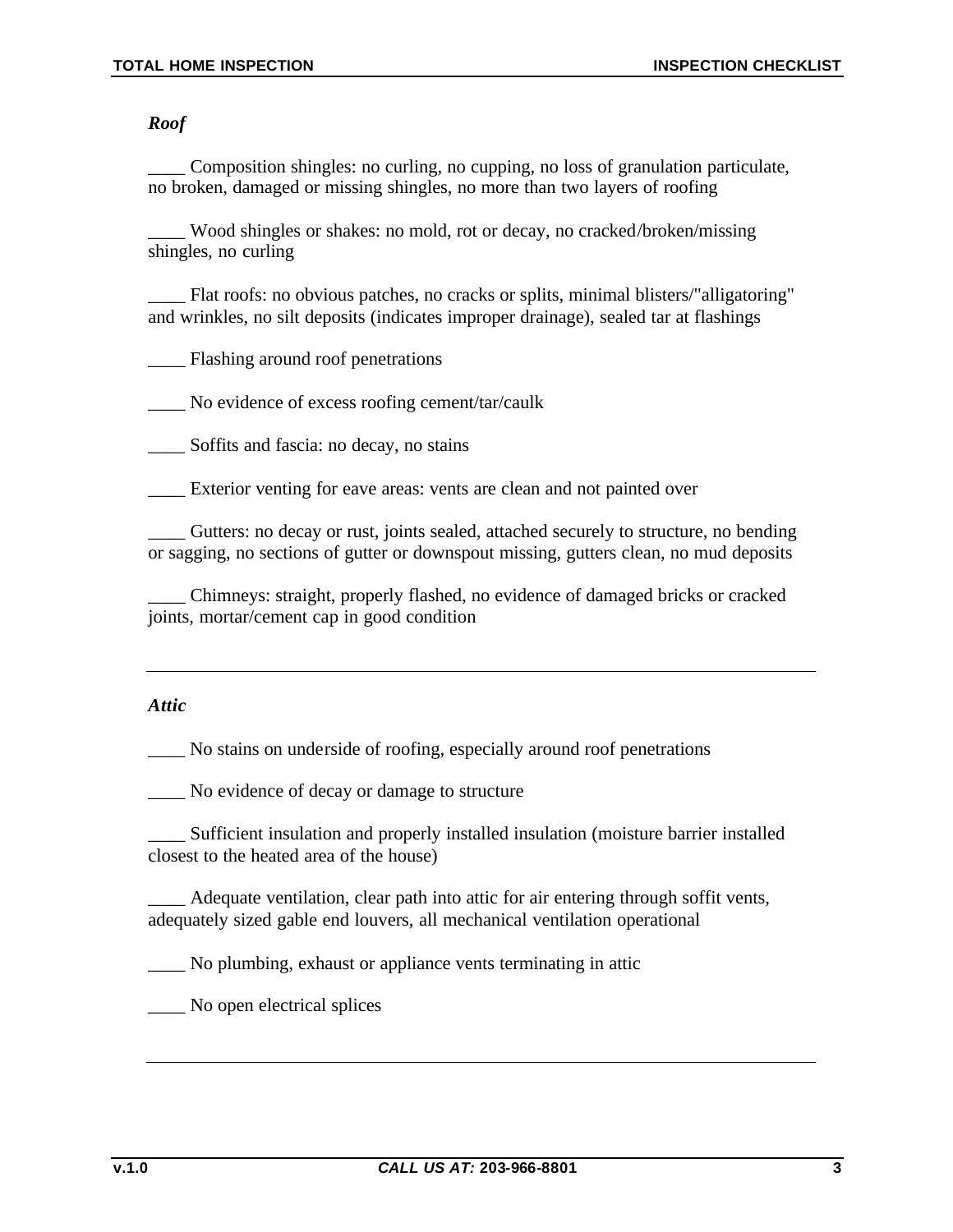# *Interior Rooms*

\_\_\_\_ Floors, walls and ceilings appear straight and plumb and level

\_\_\_\_ No stains on floors, walls or ceilings

\_\_\_\_ Flooring materials in good condition

\_\_\_\_ No significant cracks in walls or ceilings

Windows and exterior doors operate easily and latch properly, no broken glass, no sashes painted shut, no decay; windows and doors have weather-stripping, "weep holes" installed

Interior doors operate easily and latch properly, no damage or decay, no broken hardware

\_\_\_\_ Paint, wall covering, and paneling in good condition

\_\_\_\_ Wood trim installed well and in good condition

\_\_\_\_ Lights and switches operate properly

\_\_\_\_ Adequate number of three pronged electrical outlets in each room

\_\_\_\_ Electrical outlets test properly (spot check)

\_\_\_\_ Heating/cooling source in each habitable room

\_\_\_\_ Evidence of adequate insulation in walls

Fireplace: no cracking or damaged masonry, no evidence of back-drafting (staining on fireplace façade), damper operates properly, flue has been cleaned, flue is lined

#### *Kitchen*

\_\_\_\_ Working exhaust fan that is vented to the exterior of the building

\_\_\_\_ Ground Fault Circuit Interrupter ("GFCI") protection for electrical outlets within 6 feet of the sink(s)

\_\_\_\_ Dishwasher: drains properly, no leaks, baskets, door spring operates properly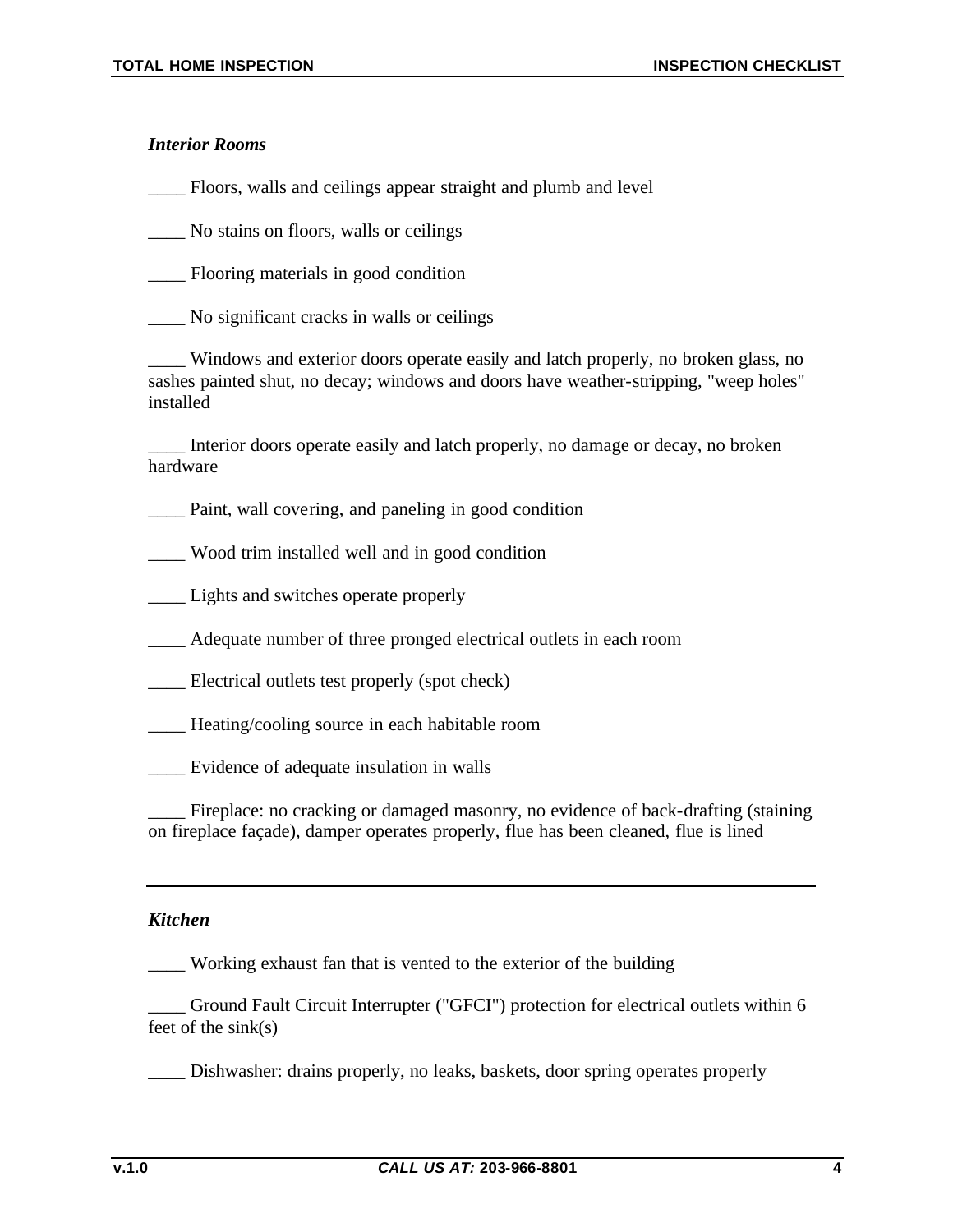- \_\_\_\_ No leaks in pipes under sinks
- \_\_\_\_ Floor in cabinet under sink solid, no stains or decay
- Water flow in sink adequate
- \_\_\_\_ No excessive rust or deterioration on garbage disposal or waste pipes
- \_\_\_\_ Built-in appliances operate properly
- \_\_\_\_ Cabinets in good condition: doors and drawers operate properly

#### *Bathrooms*

- \_\_\_\_ Working exhaust fan that doesn't terminate in the attic space
- \_\_\_\_ Adequate flow and pressure at all fixtures
- \_\_\_\_ Sink, tub and shower drain properly
- \_\_\_\_ Plumbing and cabinet floor under sink in good condition
- \_\_\_\_ If sink is metal, it shows no signs of rust, overflow drain doesn't leak
- \_\_\_\_ Toilet operates properly
- \_\_\_\_ Toilet stable, no rocking, no stains around base
- \_\_\_\_ Caulking in good condition inside and outside of the tub and shower area
- \_\_\_\_ Tub or shower tiles secure, wall surface solid
- \_\_\_\_ No stains or evidence of past leaking around base of bath or shower

#### *Miscellaneous*

- \_\_\_\_ Smoke and carbon monoxide detectors where required by local ordinances
- \_\_\_\_ Stairway treads and risers solid
- \_\_\_\_ Stair handrails where needed and in good condition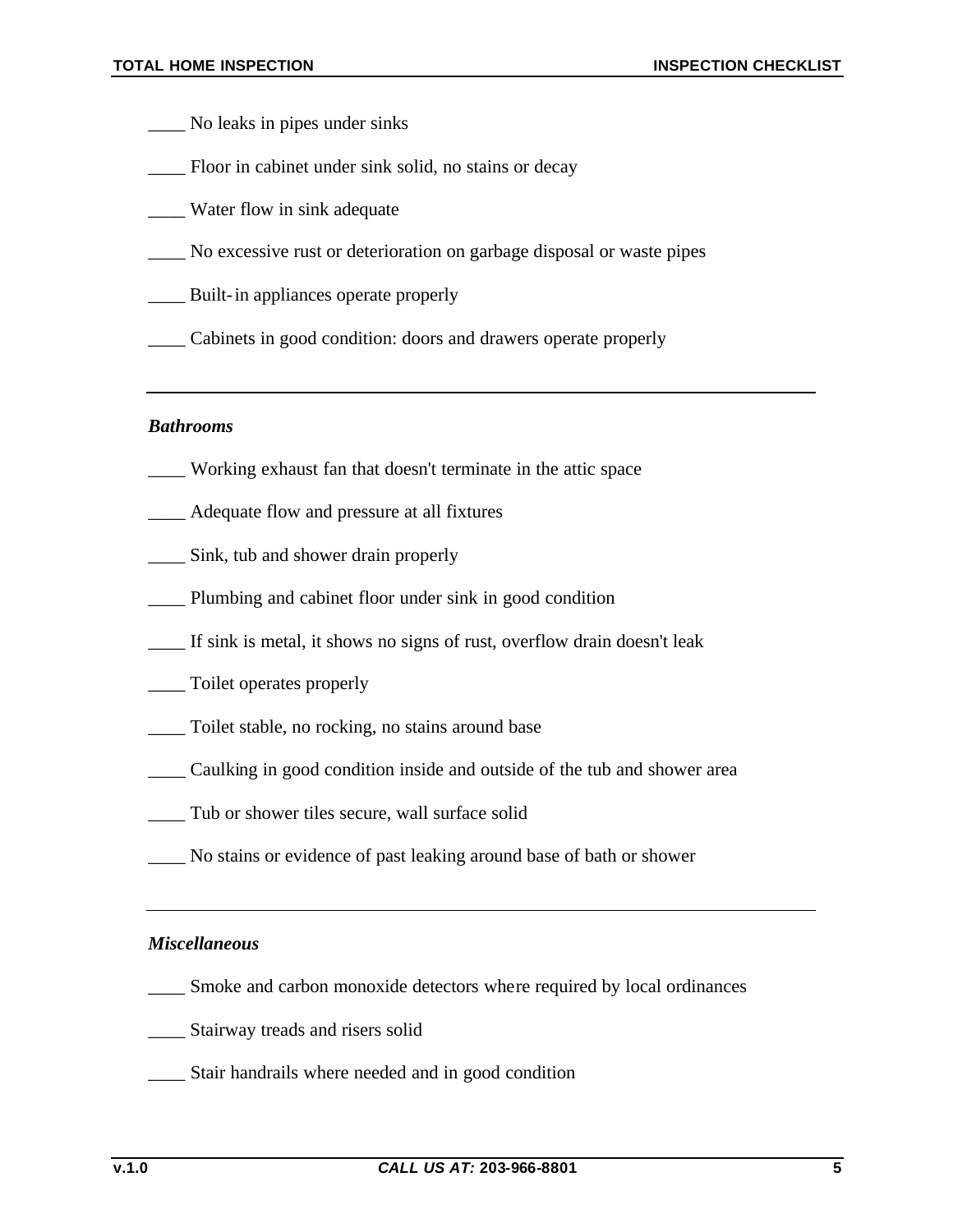\_\_\_\_ Automatic garage door opener operates properly, stops properly for obstacles

#### *Basement or Mechanical Room*

No evidence of moisture

\_\_\_\_ Exposed foundation; no stains no major cracks, no flaking, no efflorescence

\_\_\_\_ Visible structural wood: no sagging, no damage, no decay, no stains, no damage from insects, sills attached to foundation with anchor bolts

\_\_\_\_ Insula tion at rim/band joists

#### *Crawl Space*

\_\_\_\_ Adequately vented to exterior

\_\_\_\_ Insulation on exposed water supply, waste and vent pipes

\_\_\_\_ Insulation between crawl space and heated areas, installed with vapor barrier towards heated area

No evidence of insect damage

No evidence of moisture damage

#### *Plumbing*

\_\_\_\_ Visible pipes: no damage, no evidence of leaks, no signs of stains on materials near pipes; drain pipes slope slightly down towards outlet to septic/sewage system

Water heater: no signs of rust, vented properly, sized to produce adequate quantities of hot water for the number of bedrooms in the house.

\_\_\_\_ Water pump: does not short cycle

\_\_\_\_ Galvanized pipes do not restrict water flow

\_\_\_\_ Well water test is acceptable